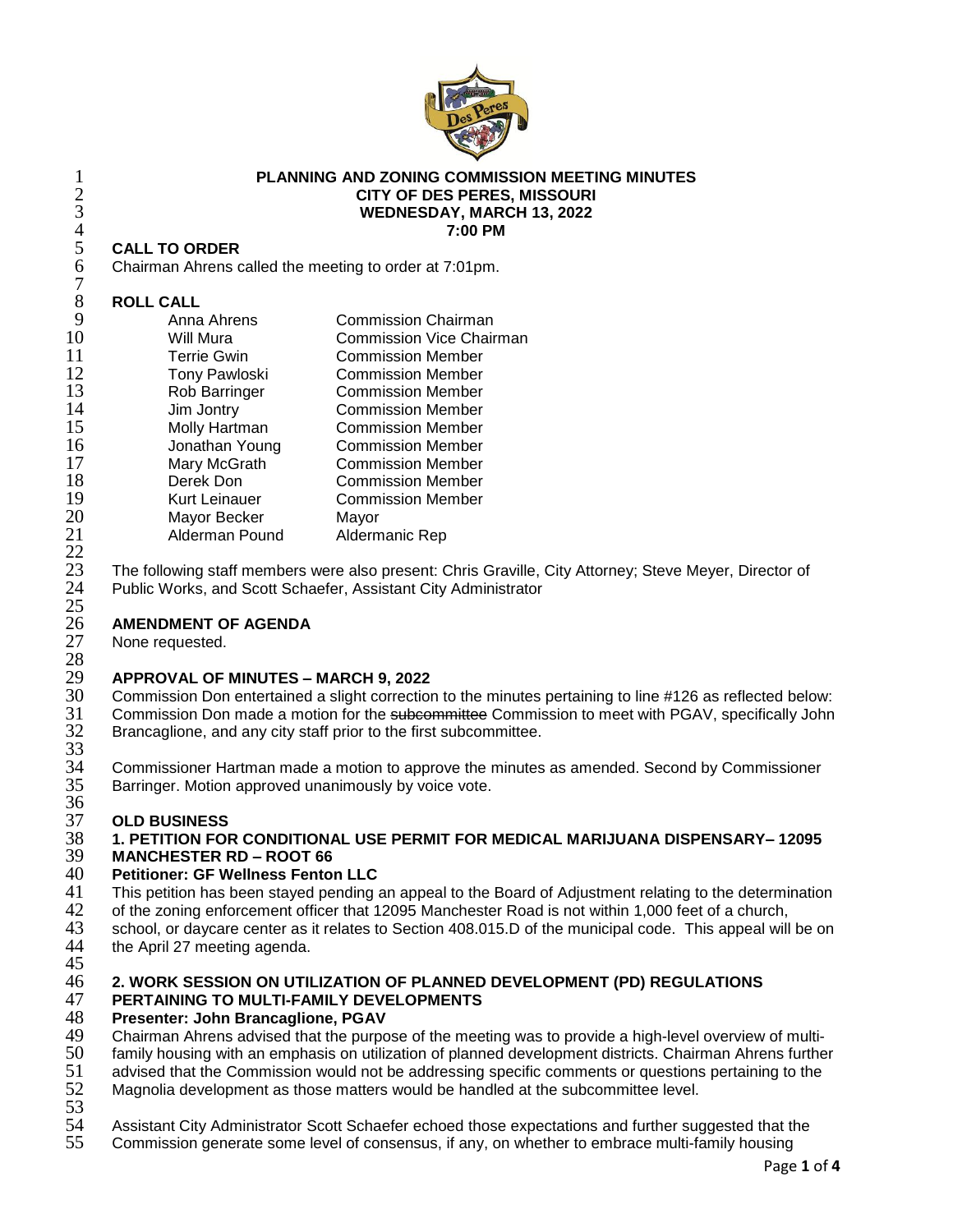

56 before taking the next step. This would likely involve drafting and approving modifications to the 2015

57 Comprehensive Plan which currently lacks any reference to apartment uses or multi-family housing. City 58<br>58 Attorney Chris Graville advised that the Planning & Zoning Commission under Missouri Law has the

58 Attorney Chris Graville advised that the Planning & Zoning Commission under Missouri Law has the independent authority to enact changes to the Comprehensive Plan without Board of Aldermen approval.

 $60$ <br> $61$ 

61 Mr. Schaefer introduced John Brancaglione (PGAV) in his capacity as planning consultant and advisor to 62 the city on matters pertaining to the Magnolia Ridge petition as authorized under the pre-funding

62 the city on matters pertaining to the Magnolia Ridge petition as authorized under the pre-funding<br>63 agreement that was approved by the Board of Aldermen in February. Mr. Schaefer highlighted M

- 63 agreement that was approved by the Board of Aldermen in February. Mr. Schaefer highlighted Mr.
- 64 Brancaglione's longstanding relationship with the city in which he personally presided over the redraft of <br>65 our comprehensive plan and zoning code which makes him uniquely positioned to facilitate any our comprehensive plan and zoning code which makes him uniquely positioned to facilitate any
- 66 conversation that may result in changes to those documents.
- 67

68 John Brancaglione provided a brief synopsis of his memorandum dated March 22 which outlines some of 69 prevailing trends in the housing market with a specific focus on upscale, luxury apartment uses similar to 70 those being pursued under the Magnolia Ridge plan. Mr. Brancaglione offered a quick refresher on<br>71 planned development districts and their intended use as a negotiated zoning tool to achieve greater 71 planned development districts and their intended use as a negotiated zoning tool to achieve greater<br>72 development flexibility not otherwise afforded under conventional zoning. Mr. Brancaglione advised t 72 development flexibility not otherwise afforded under conventional zoning. Mr. Brancaglione advised that 73 unlike traditional overlays, planned development districts represent distinct and separate zoning 73 unlike traditional overlays, planned development districts represent distinct and separate zoning 74 categories tied to a specific tract of land or property. Mr. Brancaglione clarified that any project approved 75 under planned development regulations in one location does not automatically set a precedent for 76 another location, as each planned development is structured to reflect a unique set of rules governing that<br>77 particular development and use. Those rules are based on the unique characteristics of the property such 77 particular development and use. Those rules are based on the unique characteristics of the property such 78 as size. Iocation, access, surrounding uses, and traffic impact. as size, location, access, surrounding uses, and traffic impact.

79 80 Mr. Brancaglione concluded by stating that the proposed Magnolia Ridge concept provides a perfect 81 example of a property where PD regulations can bring what appears to be a high-quality project to a 82 location that would otherwise have difficulty for development. Mr. Brancaglione went on to advise that the<br>83 Magnolia project, or projects similar in nature, would make good use of this particular site which has been 83 Magnolia project, or projects similar in nature, would make good use of this particular site which has been historically vacant.

85<br>86

86 Paul Fingerhut (1897 Point Oak) questioned whether the act of permitting upscale apartment uses might 87 draw transient occupants instead of permanent residents. Mr. Brancaglione advised that luxury<br>88 apartments in Des Peres would likely attract higher-income tenants with active lifestyles who pre 88 apartments in Des Peres would likely attract higher-income tenants with active lifestyles who prefer to 89 minimize maintenance responsibilities generally associated with homeownership. While some of those 89 minimize maintenance responsibilities generally associated with homeownership. While some of those <br>90 tenants might be transient due to having secondary properties elsewhere, many are expected to be 90 tenants might be transient due to having secondary properties elsewhere, many are expected to be<br>91 corporate professionals who already work and possibly live in Des Peres. corporate professionals who already work and possibly live in Des Peres.

92<br>93 93 Commission Barringer raised concerns about the city's ability to establish and enforce quality<br>94 Farchitectural standards when utilizing planned development regulations. Mr. Brancaglione adv 94 architectural standards when utilizing planned development regulations. Mr. Brancaglione advised that<br>95 PD districts afford significant latitude for the city when establishing architectural standards as those tern 95 PD districts afford significant latitude for the city when establishing architectural standards as those terms<br>96 are negotiated during the legislative process. City Attorney Chris Graville advised that negotiated 96 are negotiated during the legislative process. City Attorney Chris Graville advised that negotiated<br>97 architectural elements for any development would likely occur after the project receives preliminai 97 architectural elements for any development would likely occur after the project receives preliminary and 98 conceptual approval as part of a double legislative process. 98 conceptual approval as part of a double legislative process.

 $\frac{99}{100}$ Kathleen Gmelich (12318 Ballas Estates) brought attention to the importance of the Comprehensive Plan 101 as a long-range planning tool but also in terms of protecting the city against unforeseen future litigation. 102 Kathleen later expressed her support for considering changes to the Comprehensive Plan as a necessary<br>103 first step before taking action on any development proposals that would substantially deviate from our 103 first step before taking action on any development proposals that would substantially deviate from our 104 zoning ordinances. Kathleen expressed gratitude to the Commission and the residents for their attention<br>105 on this very important matter. on this very important matter.

 $\frac{106}{107}$ 

107 Commissioner McGrath raised questions about the performance of the Alinea Apartments located directly 108<br>108 vest of the Magnolia Ridge site which falls under St. Louis County iurisdiction. Petitioner Dan Thies

- 108 west of the Magnolia Ridge site which falls under St. Louis County jurisdiction. Petitioner Dan Thies<br>109 emphasized that the Ailnea development has reached 98% occupancy which represents an ideal
- emphasized that the Ailnea development has reached 98% occupancy which represents an ideal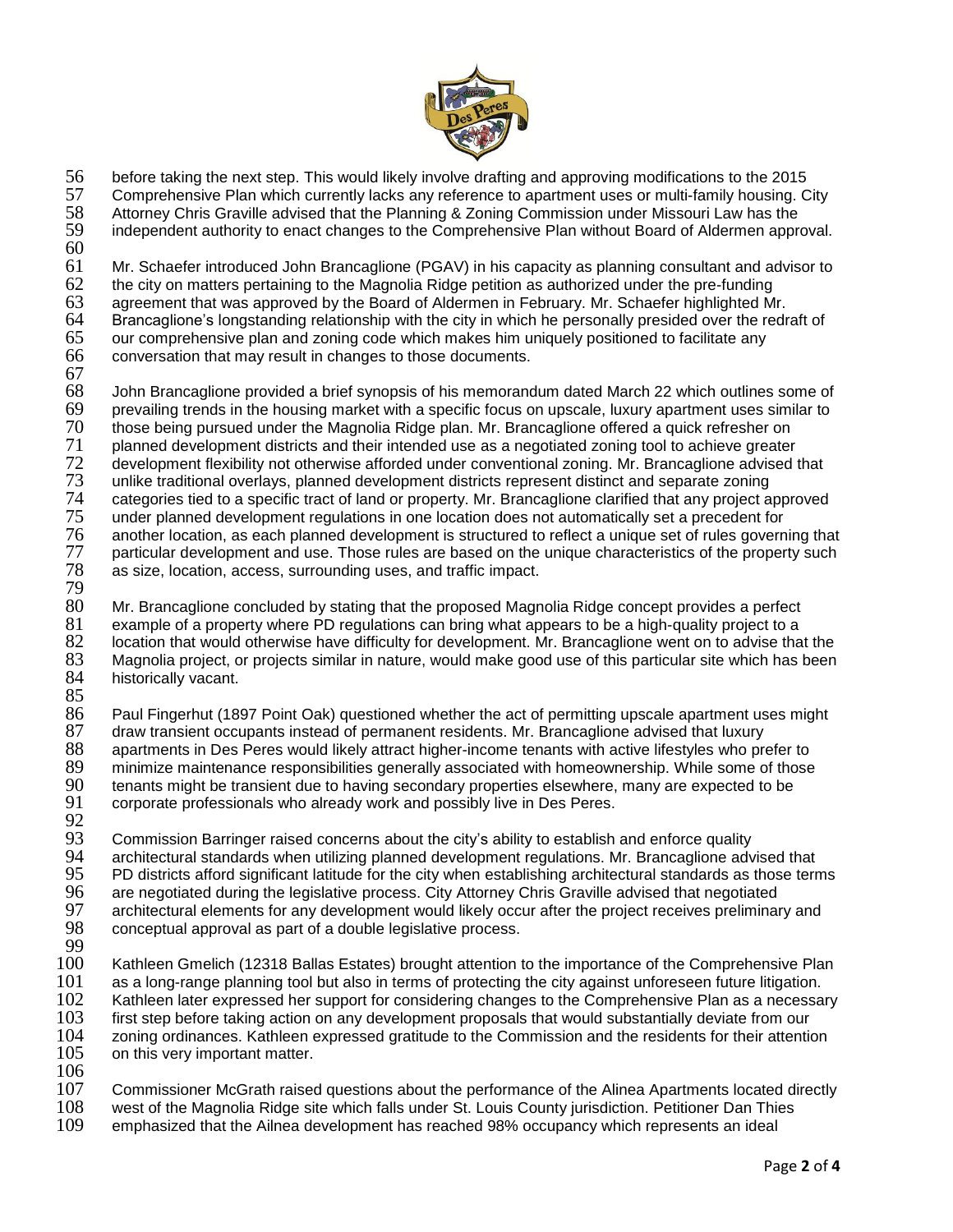

- 110 percentage as it provides some level of flexibility to increase rates given the heightened competition and 111 limited space.
- $\frac{112}{113}$ 113 Aldermen John Pound emphasized that while zoning text amendments are achievable, they are serious<br>114 matters that deserve substantial review and consideration based on future implications to the surroundin 114 matters that deserve substantial review and consideration based on future implications to the surrounding <br>115 properties which are rarely predictable at the time of adoption. properties which are rarely predictable at the time of adoption.
- $\frac{116}{117}$
- 117 Jeff Hunt, attorney representing the neighboring residents of Town and Country, argued that there is no<br>118 constitutional precedent that would mandate inclusion of multi-family housing in Des Peres or any 118 constitutional precedent that would mandate inclusion of multi-family housing in Des Peres or any<br>119 community. community.
- 

 $\frac{120}{121}$ 121 Kathy Mansfield (12331 Dunmorr) emphasized that the Alinea apartment development has roughly 15-20<br>122 units available according to its website therefore contradicting the petitioner's argument that a significant 122 units available according to its website therefore contradicting the petitioner's argument that a significant<br>123 demand for rental housing exists throughout the community. Ms. Mansfield later brought attention to the 123 demand for rental housing exists throughout the community. Ms. Mansfield later brought attention to the 124 iunky and unappealing aesthetics of the Alinea development which is a self-proclaimed luxury apartment 124 junky and unappealing aesthetics of the Alinea development which is a self-proclaimed luxury apartment<br>125 concept similar to those being pursued under the Magnolia Ridge plan. Ms. Mansfield went on to questior 125 concept similar to those being pursued under the Magnolia Ridge plan. Ms. Mansfield went on to question 126 the value of having outside developers dictate the content of our zoning ordinances, suggesting that 126 the value of having outside developers dictate the content of our zoning ordinances, suggesting that 127 apartments would become widespread if that were allowed. Ms. Mansfield concluded with an observi 127 apartments would become widespread if that were allowed. Ms. Mansfield concluded with an observation<br>128 that sufficient residential growth already exists in Des Peres and that apartment uses fail to provide any 128 that sufficient residential growth already exists in Des Peres and that apartment uses fail to provide any<br>129 tangible benefit to the community. tangible benefit to the community.

130<br>131

131 Chris Fairbairn (1019 Nana) questioned the value of growing our population which he maintains would 132 occur should the city permit denser housing developments. Mr. Fairbairn later suggested that Des Peres<br>133 is already experiencing overpopulation based on his view of crowded restaurants and congested parking is already experiencing overpopulation based on his view of crowded restaurants and congested parking 134 lots.

- 135<br>136 136 Hearing no further comments or questions, Chairman Ahrens advised that a subcommittee tasked with<br>137 exploring changes to the Comprehensive Plan relative to multi-family housing has been established with exploring changes to the Comprehensive Plan relative to multi-family housing has been established with 138 the following commissioners assigned to that study: Rob Barringer, Derek Don, Kurt Leinauer, Jonathan<br>139 Young, and Will Mura, In addition, this subcommittee will consider prospective changes to the zoning 139 Young, and Will Mura. In addition, this subcommittee will consider prospective changes to the zoning<br>140 code that would allow multi-family uses in Des Peres under a new zoning classification called planned code that would allow multi-family uses in Des Peres under a new zoning classification called planned 141 "PD-RMF" or planned development residential multi-family. A notice to that effect will be posted on the 142 city website once a meeting date has been solidified. city website once a meeting date has been solidified.
- 143

144 Chairman Ahrens clarified that all discussions regarding the Magnolia Ridge petition would be stayed until<br>145 a formal recommendation on the Comprehensive Plan is solidified by the Commission. Therefore, the 145 a formal recommendation on the Comprehensive Plan is solidified by the Commission. Therefore, the 146 subcommittee previously assigned to study the Magnolia Ridge proposal will not meet until further noti subcommittee previously assigned to study the Magnolia Ridge proposal will not meet until further notice.

#### 147<br>148 148 **NEW BUSINESS – n/a**

### 149<br>150 150 **STATUS REPORTS**<br>151 1. BOARD OF A

- 1. BOARD OF ALDERMEN REPORT n/a
- 152 2. SUBCOMMITTEE REPORT(S)<br>153 1 Sign Committee n/a
	-
- 153 I) Sign Committee n/a<br>154 II) Fence Committee C IS4 II) Fence Committee – Commissioner McGrath emphasized that she was not included on any<br>155 correspondence relative to the Fence Committee despite being a member. Chairman Ahren 155 correspondence relative to the Fence Committee despite being a member. Chairman Ahrens<br>156 directed staff to address the miscommunication. 156 directed staff to address the miscommunication.
	-
- 157 III) Architectural Review n/a<br>158 IV) AD HOC COMMITTEE n IV) AD HOC COMMITTEE – n/a

#### 159 160 **OTHER ITEMS**

161

#### 162 **ADJOURNMENT**

- 163 Commissioner Mura moved to adjourn the meeting, with a second by Commissioner Leinauer. Motion 164 vas approved by voice vote and the meeting was adjourned at 9:06pm.
- was approved by voice vote and the meeting was adjourned at 9:06pm.